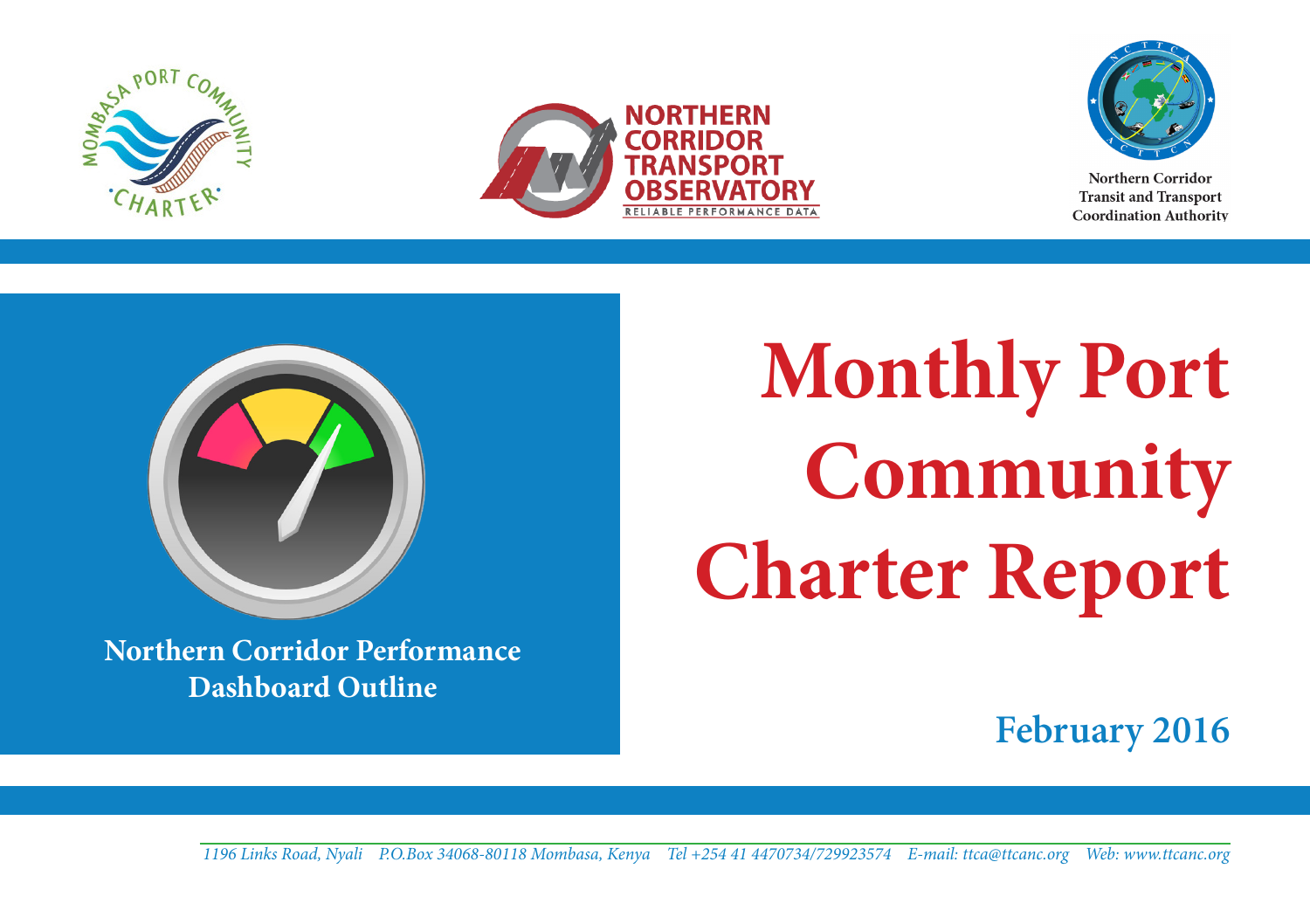

The Mombasa Port Community Charter<sup>1</sup> provides at framework of collaboration that binds the port community to specific actions, collective obligations, targets and time lines.

Monitoring of the implementation of the Mombasa Port Community Charter is done through the Northern Corridor Performance Dashboard which can be accessed via www.kandalakaskazini.or.ke or http:/top.ttcanc.org.

The Dashboard tracks 9 key indicators with targets set out in the charter as well as individual institutional service charters.

<sup>1</sup> Mombasa Port Community Charter was signed by 25 Public and Private Stakeholders on 30th June 2014 and binds them to measures geared towards improving the Port and the Corridor efficiency. http://ttcanc.org/documents/Port\_Comm\_Charter\_ Final.pdf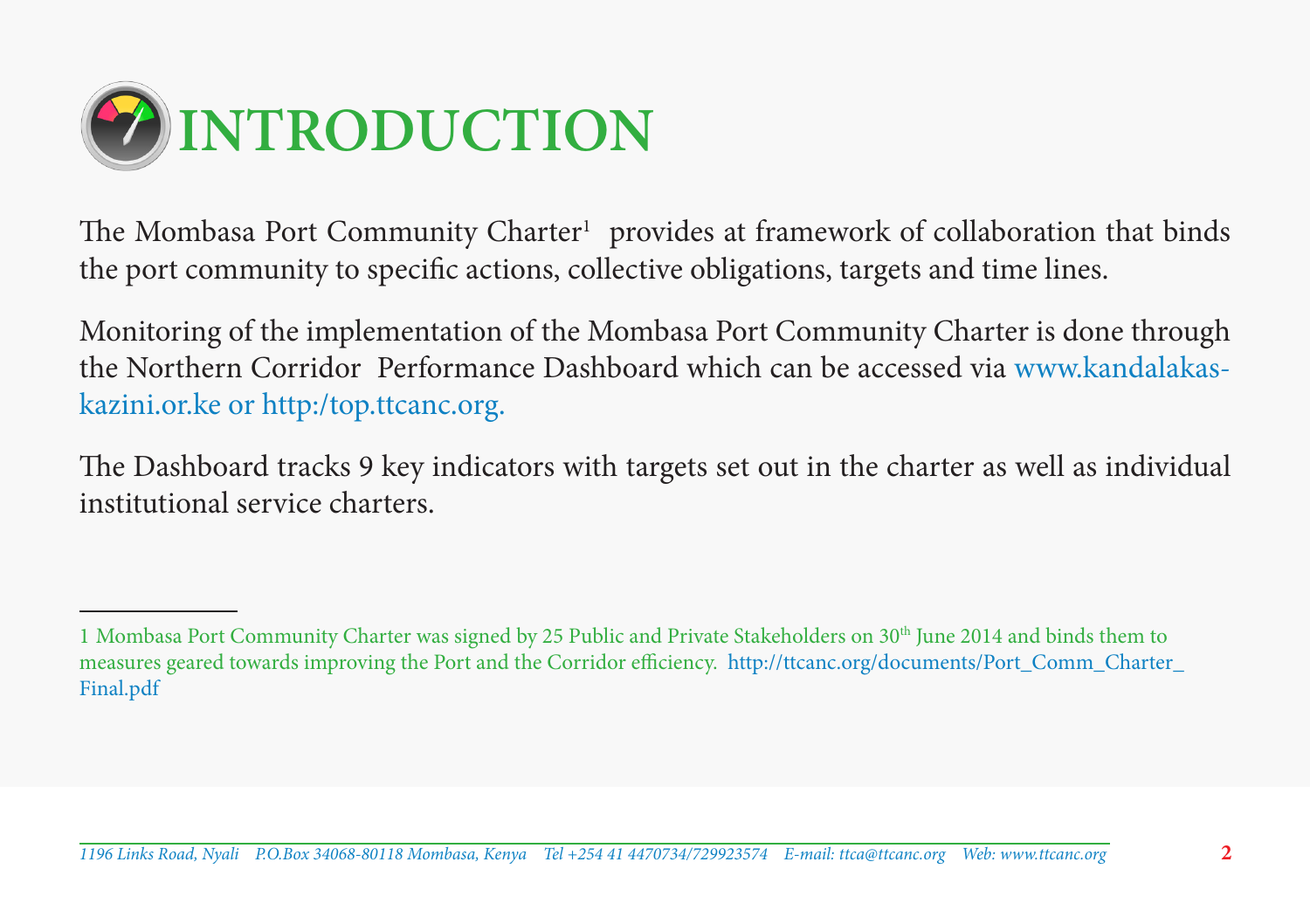# **PERFORMANCE IN FEBRUARY 2016**

# **A. MARITIME INDICATORS**

The table below gives a summary of the container vessel movements (waiting time before berth and the average monthly turnaround time) at the port of Mombasa.

#### *Table 1. Maritime Indicators*

| <b>Month</b> | <b>Turnaround Time (Hrs.)</b> | <b>Waiting Before Berth (Hrs.)</b> |
|--------------|-------------------------------|------------------------------------|
| Feb-2016     | 75.0                          | 10.8-                              |
| $jan-2016$   | 75.1                          | 12.0                               |
| Target       | 72.0                          | 24.0                               |

# **1. Ship Turnaround Time**

Time from ship entry in Port to exit from the Port area is measured from the time the vessel arrives at the fairway buoy to the time it is piloted off when departing the Port.

Ships turnaround time for containerized vessels remained fairly constant at about 3.1 days (75 hours) between January and February, 2016 February 2016.

During the same period, the number of containerized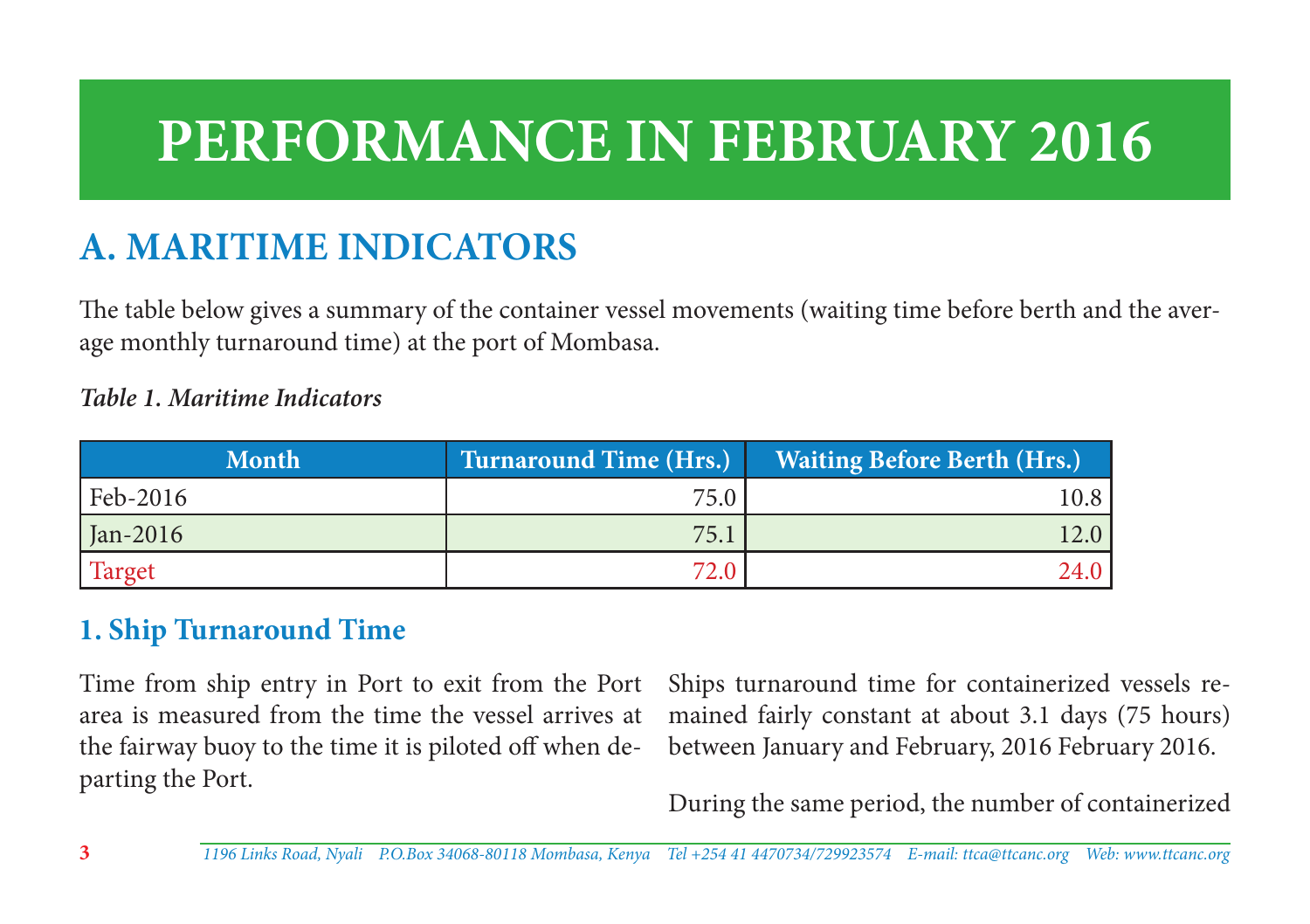ships that called at the Port increased from 32 to 33 while the Total TEUs increased from 75,910 to 78, 543.

The implementation of the fixed berthing window and continuous improvement in Port operations will ensure the set target for ship turnaround time of 3 days (72 hours) achieved in the near future.

**Ships Turnaround Time for containerized vessels remained fairly constant at about 3.1 days (75 hours) between January and February 2016.**

**Target: 3 days**

**• In February 2016, the number of containerized ships that called at the Port of Mombasa increased from 32 to 33 while Total Throughput increased from 75,910 to 78, 543 TEUs.**

**• Implementation of the fixed berthing window and improvement in Port operations are among the measures to ensure the set target for ship turnaround time of 3 days (72 hours) will be achieved in the near future.**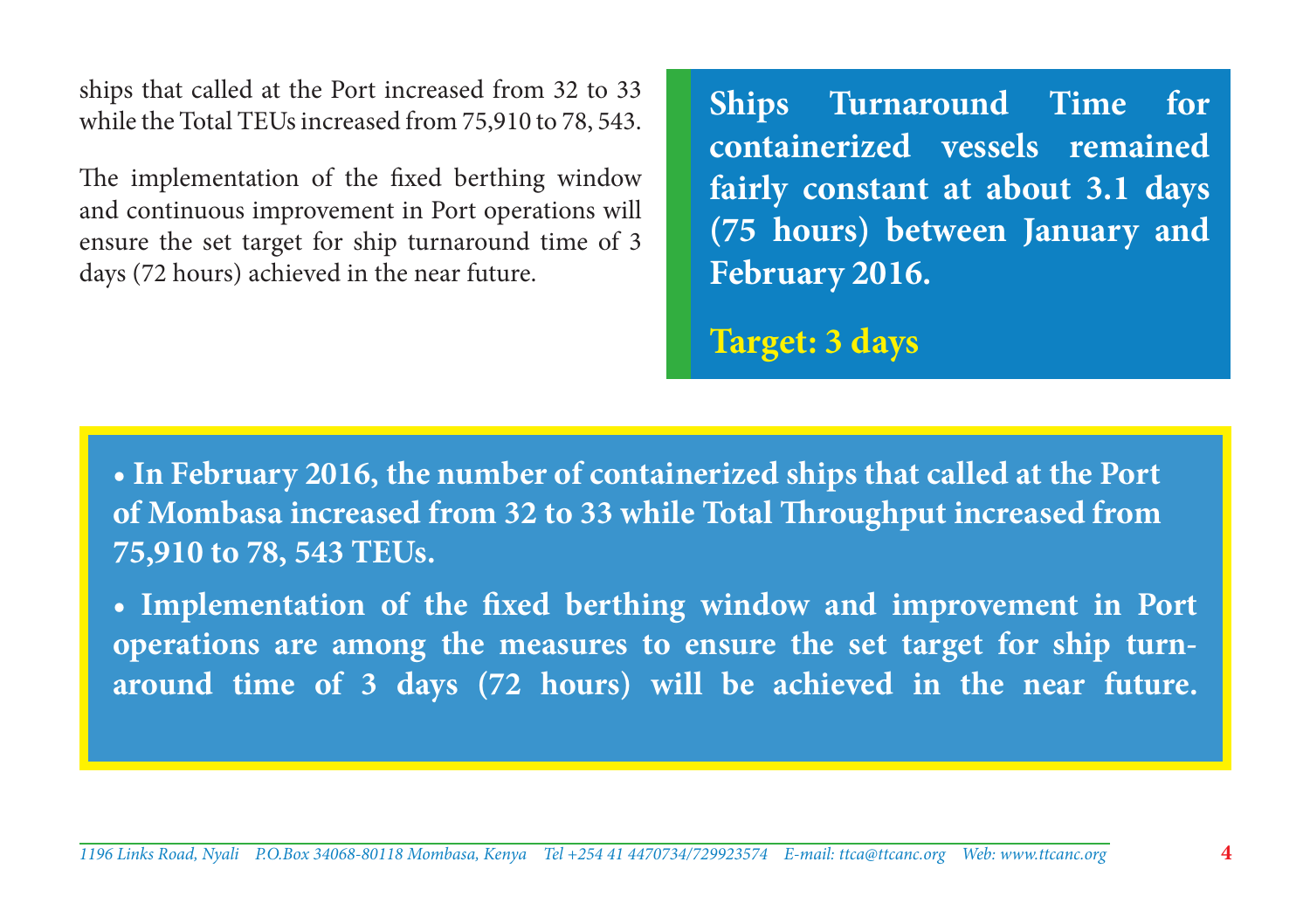#### **2. Waiting before Berth**

Table 1 above *(Maritime indicators)* shows that the average time taken by containerized vessels from entry to berthing significantly improved from 12hrs in January to 10.8hrs in February 2016.

Waiting time before Berth is measured from the time the vessel arrives at the fairway buoy to the time at its first berth.

This time which is a subset of the ship turnaround time was within the expected range given the target waiting time of 24 hours

**Average Time taken by containerized vessels from entry to berthing significantly improved from 12hrs in January to 10.8hrs in February 2016.** 

**Target: 24 hours**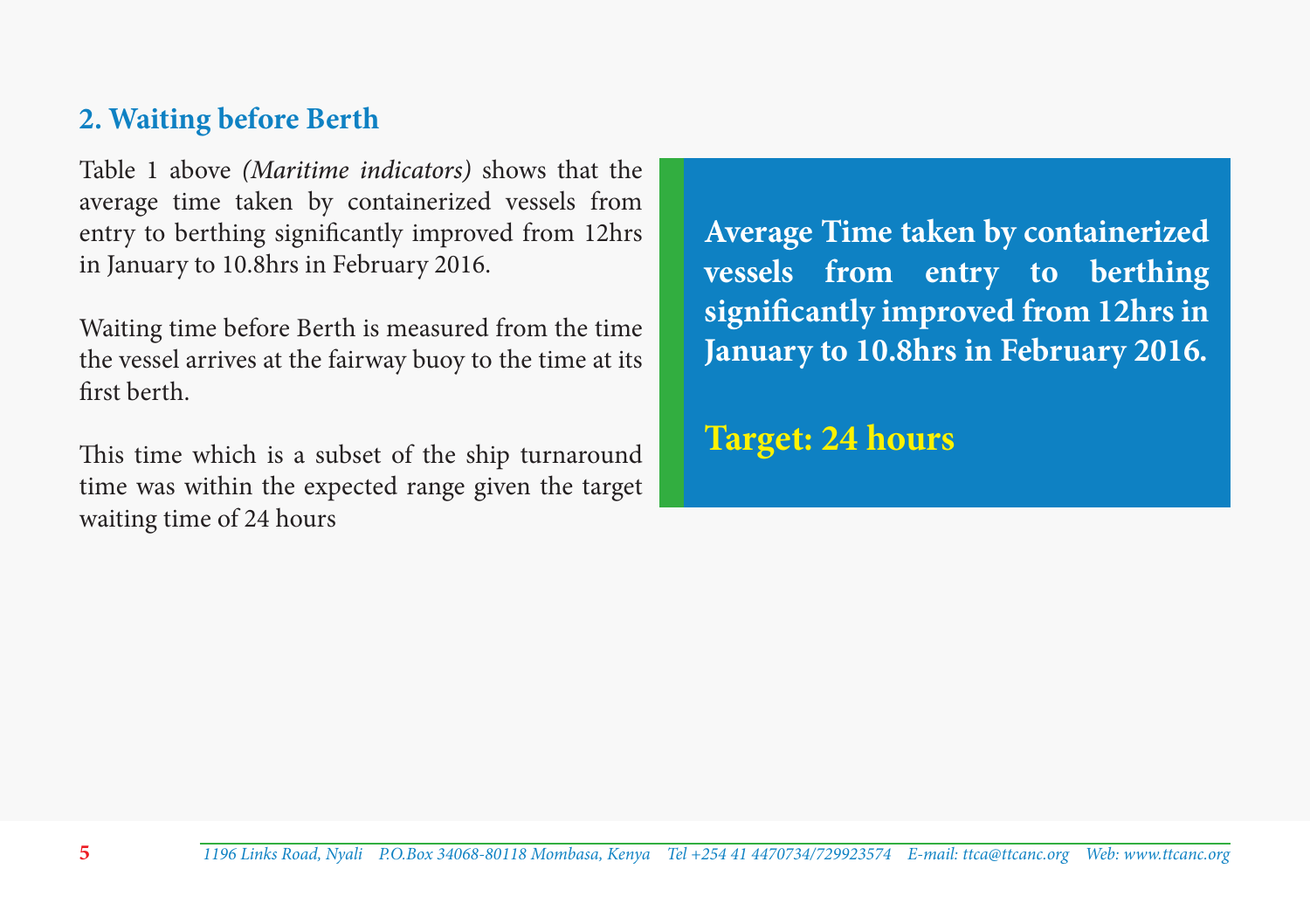# **B. PORT INDICATORS**

Figure 1 below provides a summary of Port indicator results for the month of January and February 2016.

# **1. Cargo Dwell Time at the Port of Mombasa**

From Figure 1, the Port Dwell Time for containerized cargo results show a slight improvement from 119 hours to 106 hours in the month of January to February 2016 respectively.



Port Dwell Time is measured from the time cargo is offloaded at the Port to the time goods leave the port after all clearances have been obtained and there are many agencies/cargo interveners that affect Port dwell time.

Some of the factors affecting the dwell time have been late nomination of container to CFS.

> **Cargo Dwell Time has slightly improved from 119 hours to 106 hours from the month of January to February 2016 respectively.**

**Target: 72 hours**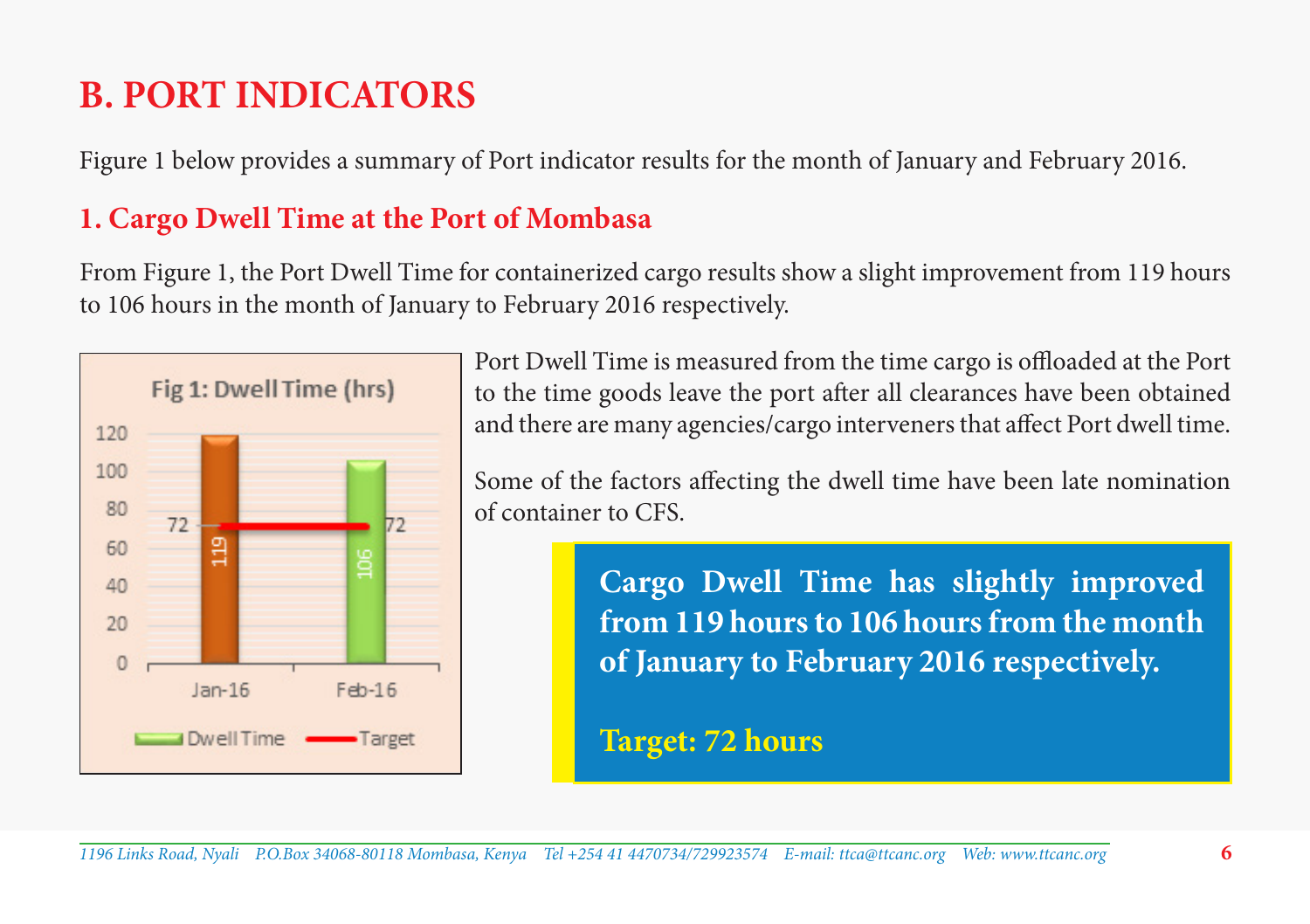Delays in transferring the containers to CFSs and poor state of road also affects the cargo evacuation.

There is need to further improve Port operations and streamline verification processes by installation of more scanners to reduce traffic delays, speed-up clearance of cargo processes by all the stakeholders involved to realize the expected results of 3 days.

# **2. One Stop Centre Clearance Time**

Time spend at One Stop Center for local cargo improved by slightly an hour from 38.4 hours to 37.6 hours in February 2016. Time taken for clearance of Transit cargo (those declared in the SIMBA sys-



tem) improved from 53.1hrs to 48.6hrs which is slightly higher than the time taken by local cargo.

The expected time at One Stop center (From the time an entry is passed to release time) is 24hrs. Goods under single

**One Stop Centre Clearance Time for Transit Cargo improved from 53.1hours to 48.6 hours in February 2016. However, it is slightly higher than the time taken by the local cargo.**

# **Target: 24 hours**

customs territory are not part of this indicator.

The joint, effective and efficient physical verification of cargo as provided by the charter to boost the clearance processes will ultimately ensure the target is achieved.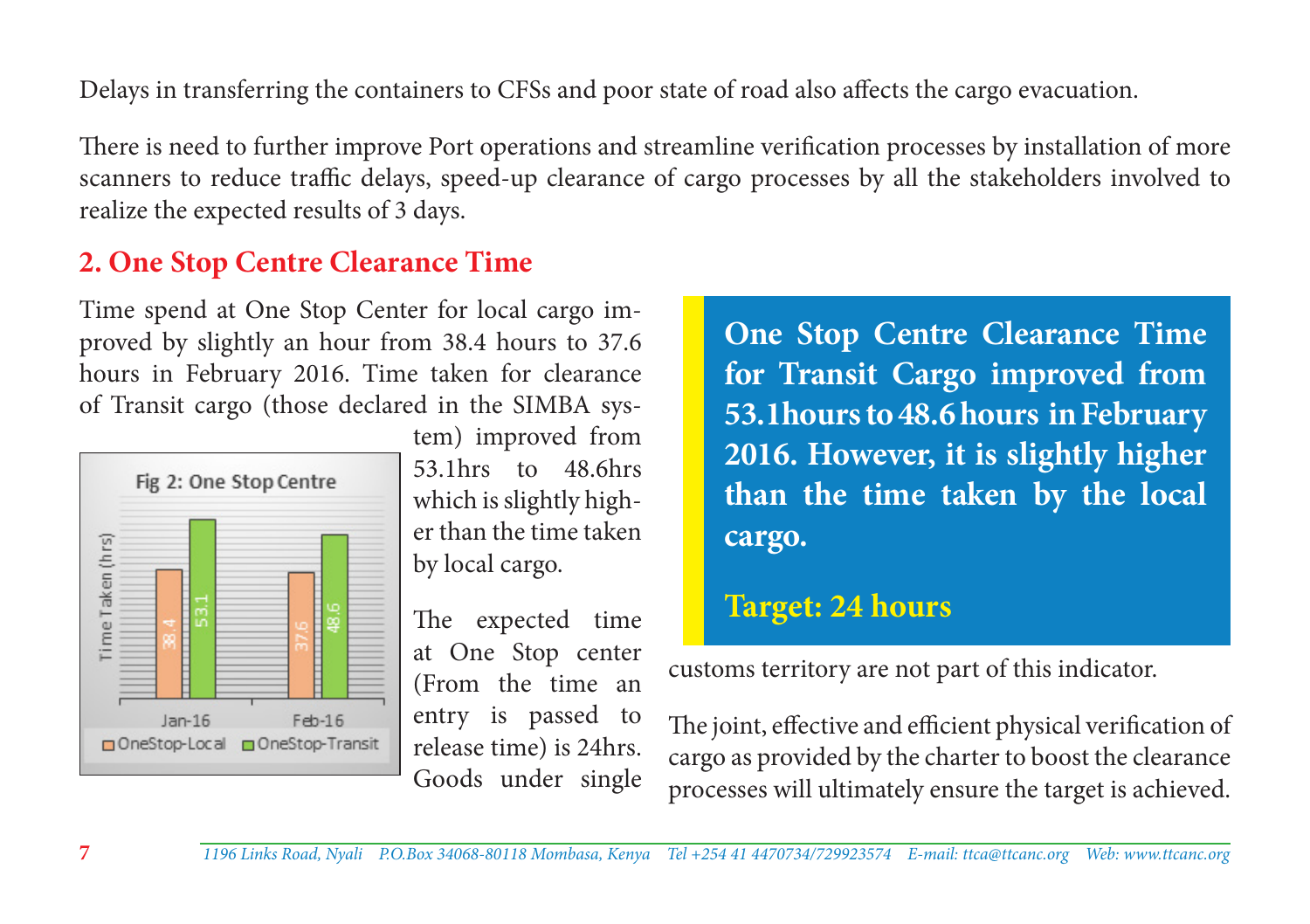#### **3. Delay after Customs Release**

The time taken to evacuate the local cargo from the Port after it is officially released showed an improvement in performance from 48 hours to 43.5 hours from the month of January to February 2016 as shown in figure 3.

This time should be minimized since it constitutes a larger portion of the port dwell time.



The rate of local cargo pick-up by

**Time taken to evacuate the local cargo from the Port after it is officially released showed an improvement in performance from 48 hours to 43.5 hours from the month of January to February 2016**

#### **Target: 24 hours**

transporters and traders is still slow and higher than the 36 hours' target. Trucks loading procedures should be streamlined to ensure that there are no delays in loading at the port.

Moreover, all the required documentation should be ready before going to the port to avoid congestions on the way to the port.

It is important that efficiency at the exit gate be enhanced by ensuring that System breakdown at the port exit are minimized.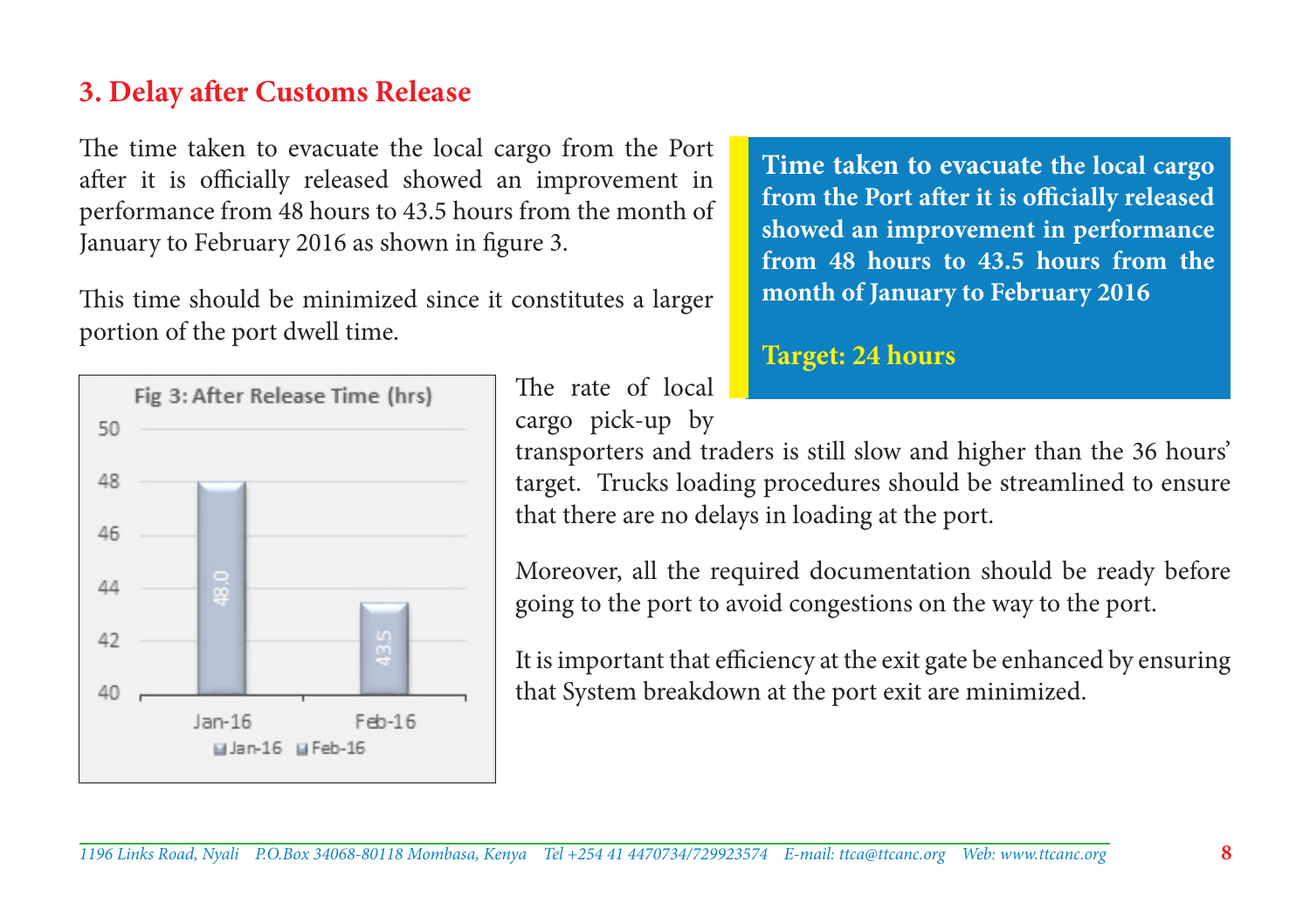## **4. Time Taken at the Document Processing Centre (DPC)**

Document Processing Centre time for local cargo showed a positive performance from 3hrs 48mins to 3hrs 24mins from January to February 2016 respectively.

Accordingly, DPC time for Transit Cargo also improved from 3hrs 12min to 2hrs 18mins. This is still higher than the DPC target time of 2hrs.



**• DPC Time for local cargo showed a positive performance from 3hrs 48mins to 3hrs 24mins from January to February 2016 respectively.** 

**• DPC time for Transit Cargo also improved from 3hrs 12min to 2hrs 18mins.**

#### **Target: 2 hours**

Establishing the system of pre-arrival clearance to clear 70% of the cargo within a span of 48 hours before docking of vessels as given in the charter should be prioritized to achieve the target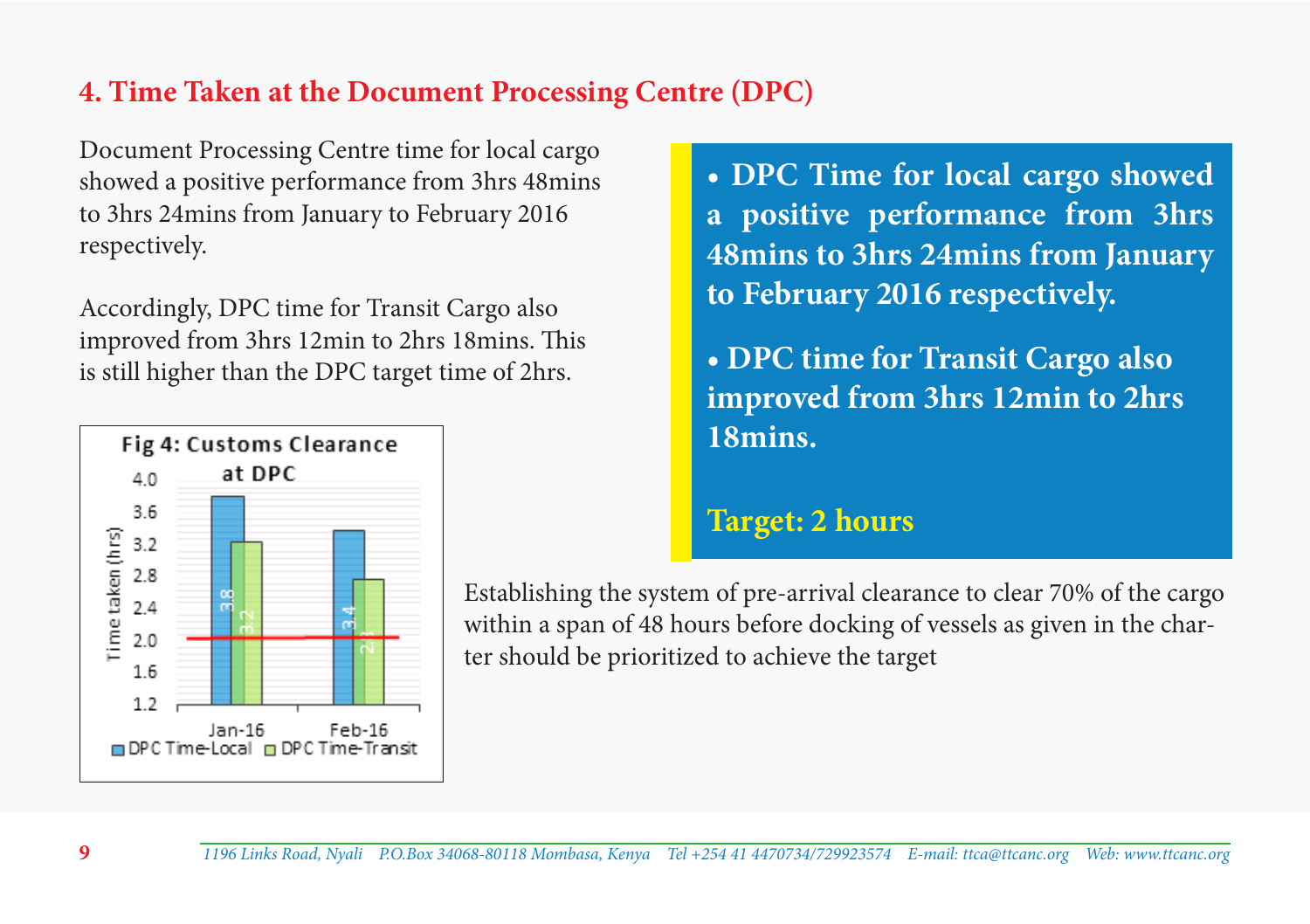# **C. CORRIDOR INDICATORS**

Corridor indicators assess compliance level at weighbridges, volume of traffic and transit time from the Port of Mombasa to the borders.

# **1. Weighbridge Traffic**

All weighbridges except Busia, have both High Speed Weigh in Motion (HSWIM) and Static weighing scale.



Figure 5 shows that Athi-River registered the highest average number of traffic weighed followed by Gilgil and Mariakani respectively.

Overall, the traffic volumes showed a drop across all the weighbridges as a result of depressed cargo volumes between the month of January and February 2016.

Most transporters are choosing to consolidate their cargo for transportation.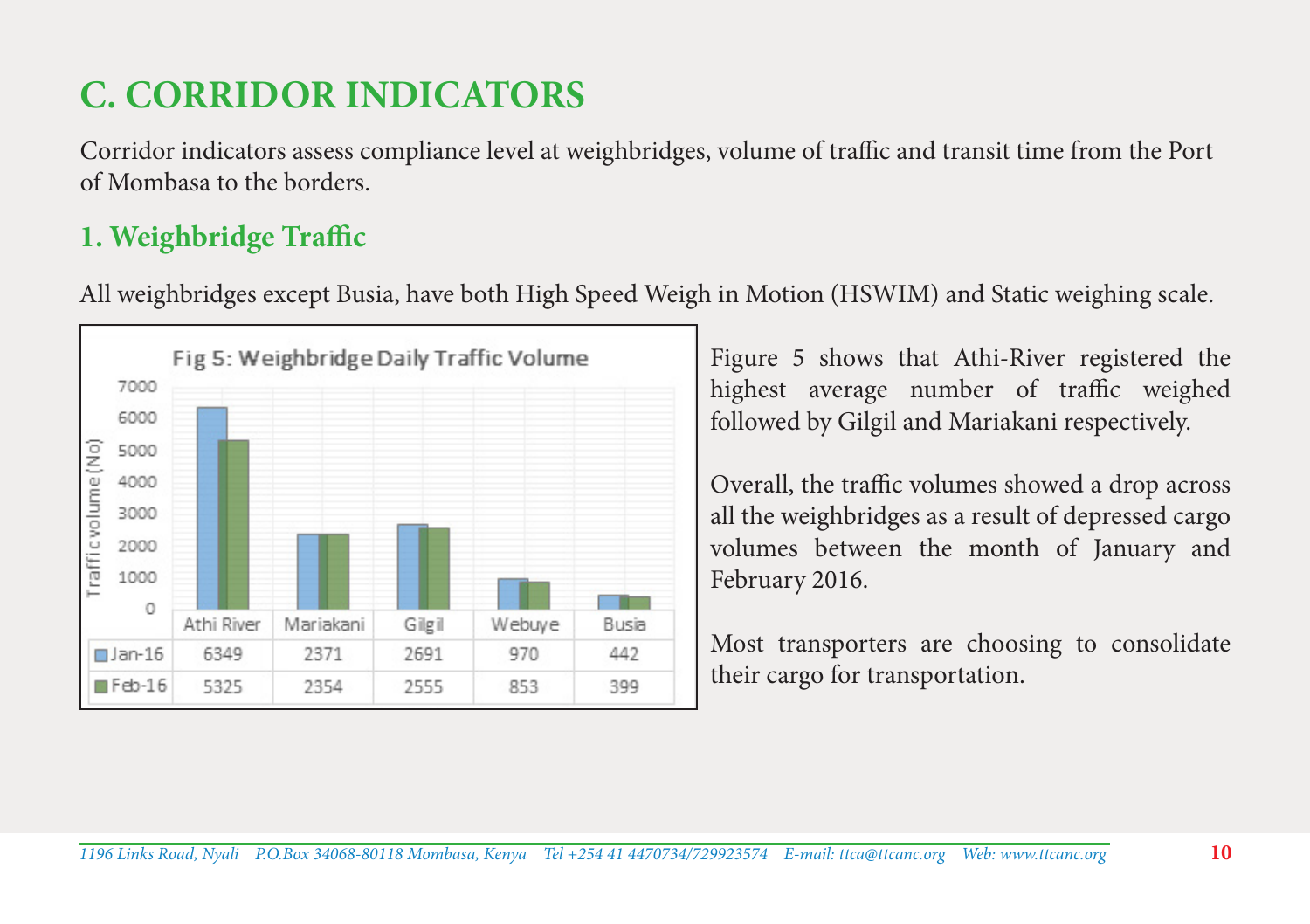# **2. Weight Compliance at weighbridge**

Figure 6 indicates that most of the weighbridges improved their performance in terms of compliance level in February compared to January 2016. This means that percentage of trucks that comply with the vehicle load control limits before and after re-distribution of the weights slightly increased.

Despite registering the highest volume of traffic, Athi-River Weighbridge recorded the highest compliance level. Compliance levels are set to increase if measures are taken to properly sensitize shippers on

**Most of the weighbridges improved their performance in terms of compliance level in February compared to January 2016.**

**Athi-River Weighbridge recorded the highest compliance level (98.1%)**

**Compliance Target: 100%**



SOLAS which is a mandatory amendment to the international law governing safety of life at sea coming into force on 1st July 2016.This will require the shipper to verify and provide the container's gross weight to the ocean carrier and port terminal representative prior to being loaded onto a ship. This in effect, will minimize the chances of unknowingly having a container on the roads which is beyond the legal weight limit.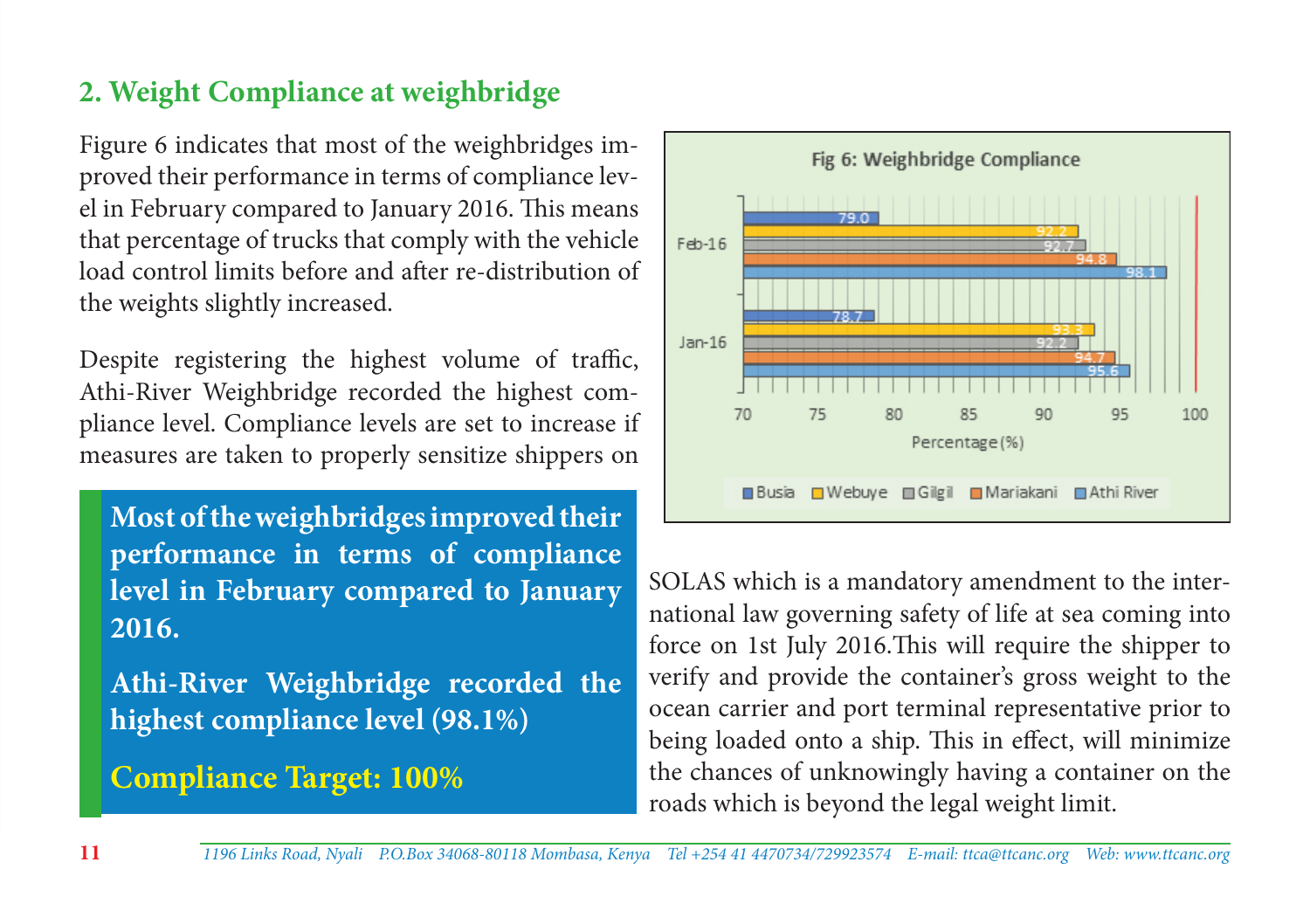#### **3. Transit Time in Kenya**

Using data from the KRA, the transit time can be estimated from the time release order is issued at the port of Mombasa to the time the export certificate is issued after crossing the border at Malaba or Busia/Kenya.

This time however includes delays after customs release before the cargo is evacuated from the port and delays at the border where sometimes, manual entries are done and updated far much later when a truck has already crossed.

**Transit Time from Mombasa to Malaba increased from 6.9 days to 9.1 days while time taken to Busia increased from 6.5 days to 8.7 days in February 2016.** 

**Transit Time Target in Kenya: 3 days**

One of the policy measures to improve this indicator is to implement automatic bond cancellation. This will contribute to the fight against diversion and dumping of goods.

**• Congestion and ongoing works on the Northern Corridor contributed to the delays.**

**• The 42km Dual Carriage to be developed between Mombasa and Nairobi is expected to ease congestion thereby reducing transit time.**